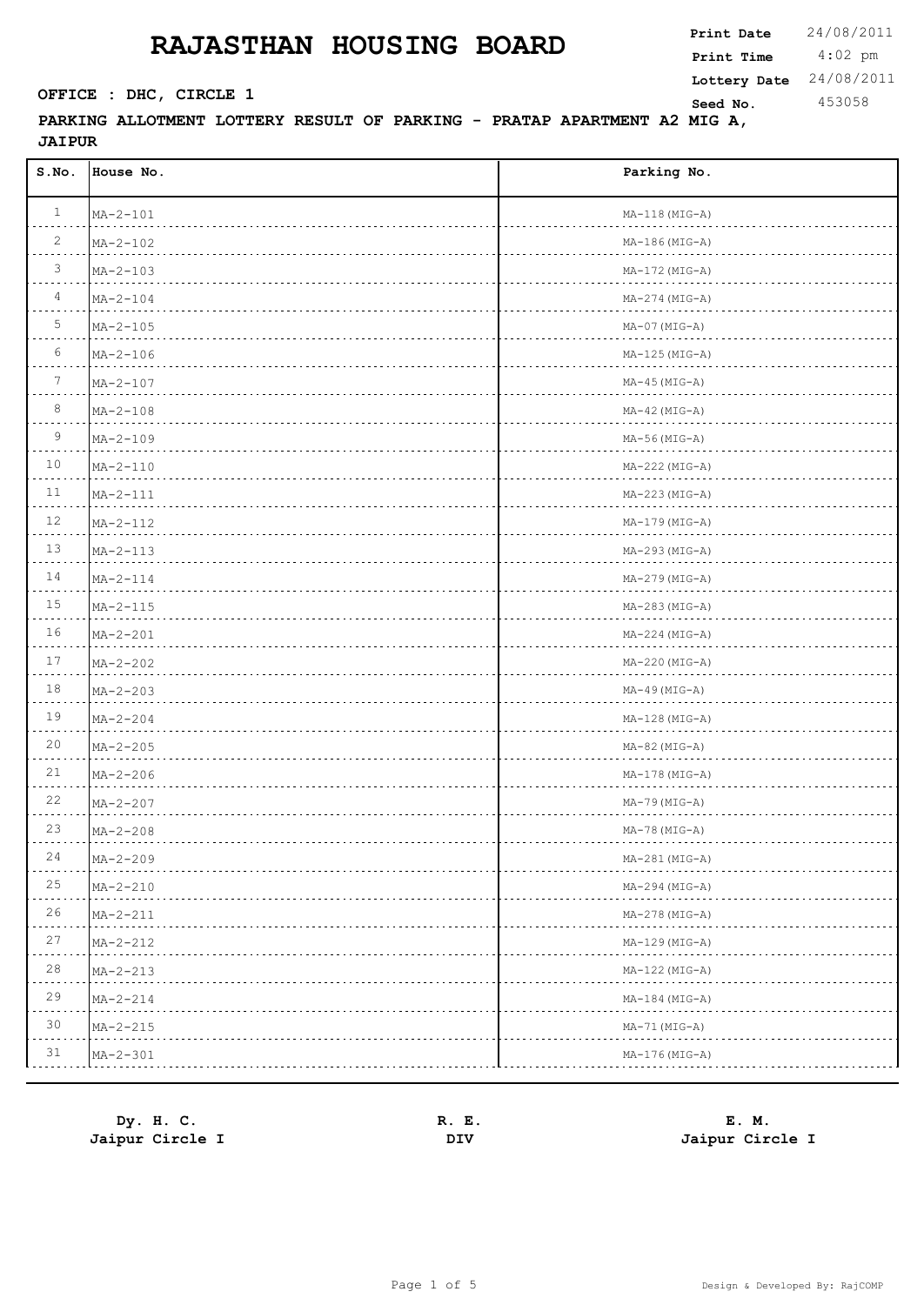4:02 pm **Print Date**  $24/08/2011$ **Print Time SEED CONSTRUCTER : DHC, CIRCLE 1 Seed No.** 453058 **Lottery Date** 24/08/2011

| S.NO. | House No.      | Parking No.          |
|-------|----------------|----------------------|
| 32    | $MA - 2 - 302$ | $MA-289(MIG-A)$      |
| 33    | $MA - 2 - 303$ | $MA-219(MIG-A)$      |
| 34    | $MA - 2 - 304$ | $MA-44 (MIG-A)$      |
| 35    | $MA - 2 - 305$ | $MA-188(MIG-A)$      |
| 36    | $MA - 2 - 306$ | $MA-53$ ( $MIG-A$ )  |
| 37    | $MA - 2 - 307$ | $MA-286(MIG-A)$      |
| 38    | $MA - 2 - 308$ | $MA-173(MIG-A)$      |
| 39    | $MA - 2 - 309$ | $MA-133(MIG-A)$      |
| 40    | $MA - 2 - 310$ | $MA-60$ ( $MIG-A$ )  |
| 41    | $MA - 2 - 311$ | $MA-37 (MIG-A)$      |
| 42    | $MA - 2 - 312$ | $MA-187 (MIG-A)$     |
| 43    | $MA - 2 - 313$ | $MA-02$ (MIG-A)      |
| 44    | $MA - 2 - 314$ | $MA-04 (MIG-A)$      |
| 45    | $MA - 2 - 315$ | $MA-08(MIG-A)$       |
| 46    | $MA - 2 - 401$ | $MA-55$ ( $MIG-A$ )  |
| 47    | $MA - 2 - 402$ | $MA-59$ ( $MIG-A$ )  |
| 48    | $MA - 2 - 403$ | $MA-174 (MIG-A)$     |
| 49    | $MA - 2 - 404$ | $MA-177 (MIG-A)$     |
| 50    | $MA - 2 - 405$ | $MA-81$ ( $MIG-A$ )  |
| 51    | $MA - 2 - 406$ | $MA-210(MIG-A)$      |
| 52    | $MA - 2 - 407$ | $MA-181$ ( $MIG-A$ ) |
| 53    | $MA - 2 - 408$ | $MA-09$ ( $MIG-A$ )  |
| 54    | $MA - 2 - 409$ | MA-135 (MIG-A)       |
| 55    | $MA - 2 - 410$ | MA-126 (MIG-A)       |
| 56    | $MA - 2 - 411$ | $MA-05 (MIG-A)$      |
| 57    | $MA - 2 - 412$ | $MA-168 (MIG-A)$     |
| 58    | $MA - 2 - 413$ | $MA-06$ (MIG-A)      |
| 59    | $MA - 2 - 414$ | $MA-285(MIG-A)$      |
| 60    | $MA - 2 - 415$ | $MA-191(MIG-A)$      |
| 61    | $MA - 2 - 501$ | $MA-170 (MIG-A)$     |
| 62    | $MA - 2 - 502$ | $MA-213(MIG-A)$      |

| Dy. H. C.       | R.<br>. д.<br>$\sim$ | E. M.           |
|-----------------|----------------------|-----------------|
| Jaipur Circle I | DIV                  | Jaipur Circle I |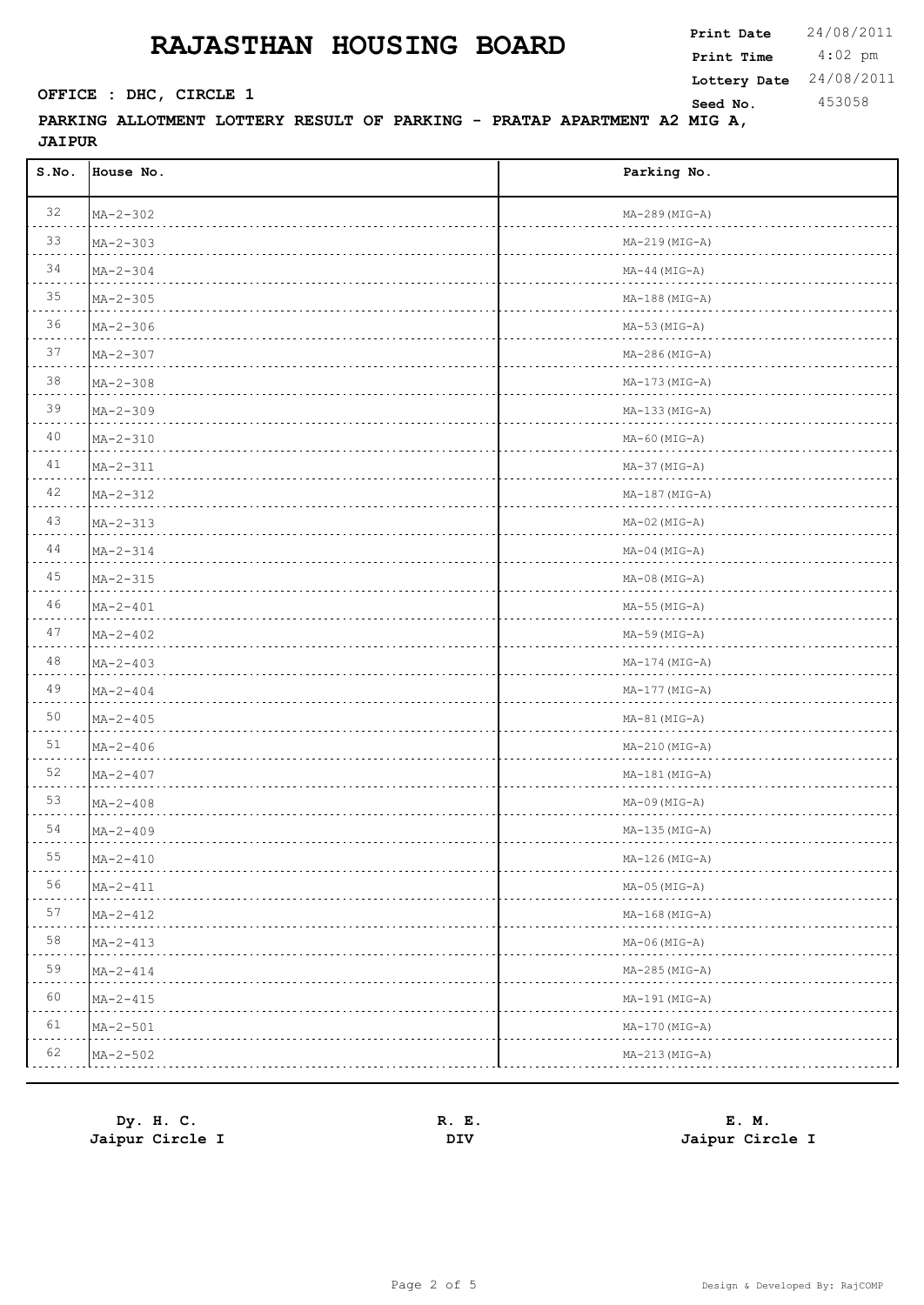4:02 pm **Print Date**  $24/08/2011$ **Print Time SEED CONSTRUCTER : DHC, CIRCLE 1 Seed No.** 453058 **Lottery Date** 24/08/2011

| S.NO.          | House No.           | Parking No.          |
|----------------|---------------------|----------------------|
| 63             | $MA - 2 - 503$      | $MA-119(MIG-A)$      |
| 64             | $MA - 2 - 504$      | $MA-182$ ( $MIG-A$ ) |
| 65             | $MA - 2 - 505$      | $MA-39$ ( $MIG-A$ )  |
| 66             | $MA - 2 - 506$      | $MA-03 (MIG-A)$      |
| 67             | $MA - 2 - 507$      | $MA-214 (MIG-A)$     |
| 68             | $MA - 2 - 508$      | $MA-41 (MIG-A)$      |
| 69             | $MA - 2 - 509$      | $MA-50$ ( $MIG-A$ )  |
| 70             | $MA - 2 - 510$      | $MA-113(MIG-A)$      |
| 71             | $MA - 2 - 511$      | $MA-46$ ( $MIG-A$ )  |
| 72             | $MA - 2 - 512$      | $MA-114 (MIG-A)$     |
| 73             | $MA - 2 - 513$      | $MA-76 (MIG-A)$      |
| 74             | $MA - 2 - 514$      | $MA-277 (MIG-A)$     |
| 75             | $MA - 2 - 515$      | $MA-298(MIG-A)$      |
| 76             | $MA-2-601$          | $MA-131(MIG-A)$      |
| 77             | $MA - 2 - 602$      | $MA-183(MIG-A)$      |
| 78             | $MA - 2 - 603$      | $MA-112(MIG-A)$      |
| 79             | $MA - 2 - 604$      | $MA-221(MIG-A)$      |
| 80             | $MA - 2 - 605$      | $MA-35 (MIG-A)$      |
| 81             | $MA - 2 - 606$      | $MA-209(MIG-A)$      |
| 82             | $MA - 2 - 607$      | $MA-225(MIG-A)$      |
| 83             | $MA - 2 - 608$      | $MA-120(MIG-A)$      |
| 84             | $MA - 2 - 609$      | $MA-292 (MIG-A)$     |
| 85             | $MA - 2 - 610$      | $MA-190(MIG-A)$      |
| 86<br>$\cdots$ | $MA - 2 - 611$<br>. | $MA-189$ ( $MIG-A$ ) |
| 87             | $MA - 2 - 612$      | MA-77 (MIG-A)        |
| 88             | $MA - 2 - 613$      | $MA-167 (MIG-A)$     |
| 89             | $MA - 2 - 614$      | $MA-226(MIG-A)$      |
| 90             | $MA - 2 - 615$      | MA-51 (MIG-A)        |
| 91             | $MA - 2 - 701$      | $MA-116(MIG-A)$      |
| 92             | $MA - 2 - 702$      | MA-52 (MIG-A)        |
| 93             | $MA - 2 - 703$      | $MA-73 (MIG-A)$      |

| Dy. H. C.       | Е.<br>к. | E. M.           |
|-----------------|----------|-----------------|
| Jaipur Circle I | DIV      | Jaipur Circle I |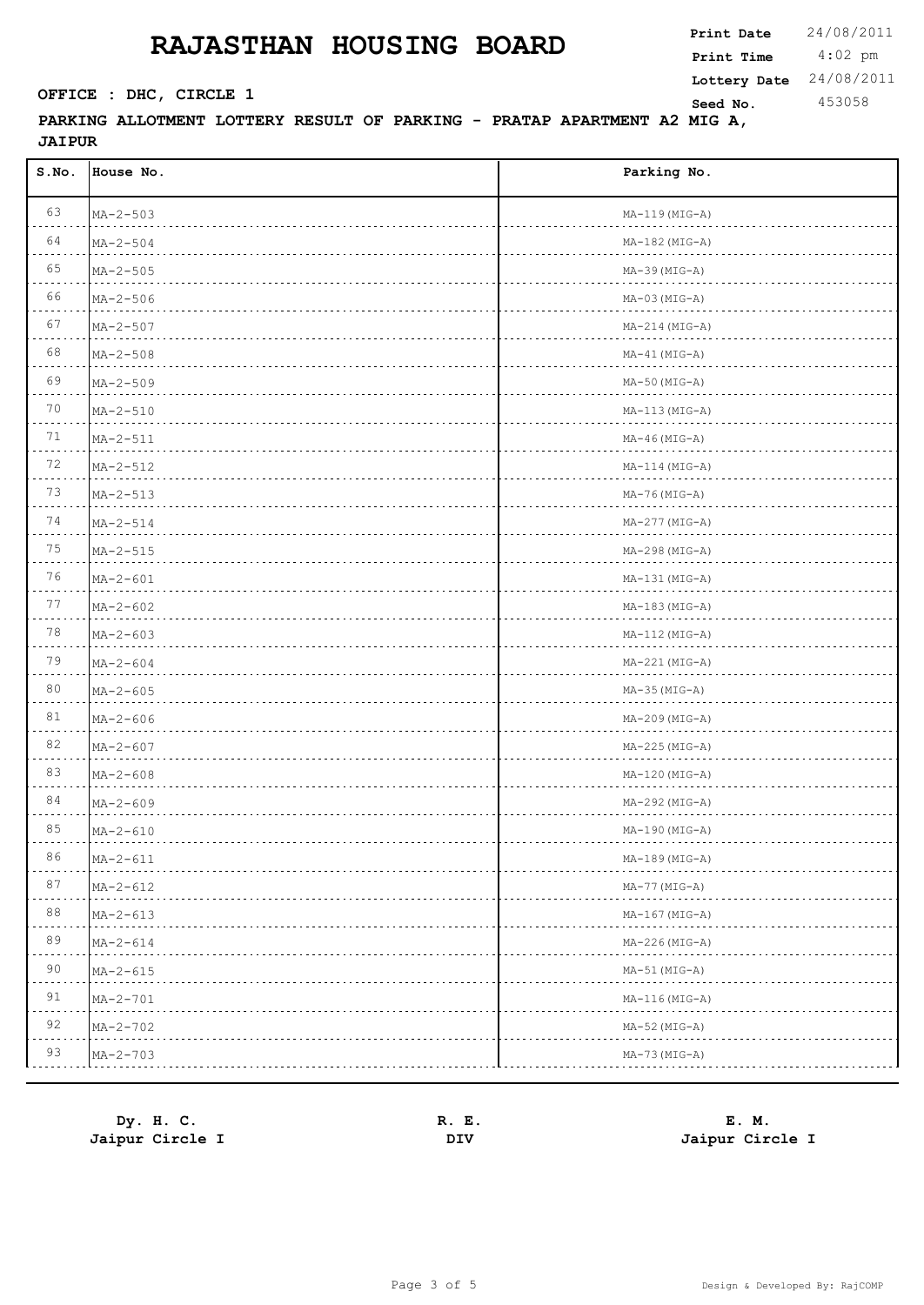4:02 pm **Print Date**  $24/08/2011$ **Print Time SEED CONSTRUCTER : DHC, CIRCLE 1 Seed No.** 453058 **Lottery Date** 24/08/2011

| S.NO.                                                                                                                                       | House No.           | Parking No.          |
|---------------------------------------------------------------------------------------------------------------------------------------------|---------------------|----------------------|
| 94                                                                                                                                          | $MA - 2 - 704$      | $MA-75 (MIG-A)$      |
| 95                                                                                                                                          | $MA - 2 - 705$      | $MA-171(MIG-A)$      |
| 96                                                                                                                                          | $MA - 2 - 706$      | $MA-296(MIG-A)$      |
| 97                                                                                                                                          | $MA - 2 - 707$      | $MA-124 (MIG-A)$     |
| 98                                                                                                                                          | $MA - 2 - 708$      | $MA-48$ (MIG-A)      |
| 99                                                                                                                                          | $MA - 2 - 709$      | $MA-72 (MIG-A)$      |
| 100                                                                                                                                         | $MA - 2 - 710$      | $MA-284 (MIG-A)$     |
| 101                                                                                                                                         | $MA - 2 - 711$      | $MA-137 (MIG-A)$     |
| 102                                                                                                                                         | $MA - 2 - 712$      | $MA-273(MIG-A)$      |
| 103                                                                                                                                         | $MA - 2 - 713$      | $MA-275(MIG-A)$      |
| 104                                                                                                                                         | $MA - 2 - 714$      | $MA-166 (MIG-A)$     |
| 105                                                                                                                                         | $MA - 2 - 715$      | $MA-300$ ( $MIG-A$ ) |
| 106                                                                                                                                         | $MA - 2 - 801$      | $MA-208(MIG-A)$      |
| 107                                                                                                                                         | $MA - 2 - 802$      | $MA-290 (MIG-A)$     |
| 108                                                                                                                                         | $MA - 2 - 803$      | $MA-123(MIG-A)$      |
| 109                                                                                                                                         | $MA - 2 - 804$      | $MA-136(MIG-A)$      |
| 110                                                                                                                                         | $MA - 2 - 805$      | $MA-117(MIG-A)$      |
| 111                                                                                                                                         | $MA - 2 - 806$      | MA-01 (MIG-A)        |
| 112                                                                                                                                         | $MA - 2 - 807$      | $MA-192 (MIG-A)$     |
| 113                                                                                                                                         | $MA - 2 - 808$      | $MA-130 (MIG-A)$     |
| 114                                                                                                                                         | $MA - 2 - 809$      | $MA-217 (MIG-A)$     |
| 115                                                                                                                                         | $MA - 2 - 810$      | $MA-74 (MIG-A)$      |
| 116                                                                                                                                         | $MA - 2 - 811$      | $MA-212$ ( $MIG-A$ ) |
| 117<br>$\mathcal{L}^{\mathcal{A}}\left( \mathcal{A}^{\mathcal{A}}\right) =\mathcal{L}^{\mathcal{A}}\left( \mathcal{A}^{\mathcal{A}}\right)$ | $MA - 2 - 812$<br>. | MA-121 (MIG-A)<br>.  |
| 118                                                                                                                                         | $MA - 2 - 813$      | $MA-218(MIG-A)$      |
| 119                                                                                                                                         | $MA - 2 - 814$      | $MA-57$ ( $MIG-A$ )  |
| 120                                                                                                                                         | $MA - 2 - 815$      | $MA-43 (MIG-A)$      |
| 121                                                                                                                                         | $MA - 2 - 901$      | $MA-134 (MIG-A)$     |
| 122                                                                                                                                         | $MA - 2 - 902$      | $MA-169$ (MIG-A)     |
| 123                                                                                                                                         | $MA - 2 - 903$      | $MA-185(MIG-A)$      |
| 124                                                                                                                                         | $MA - 2 - 904$      | $MA-80$ (MIG-A)      |

| Dy. H. C.       | Е.<br>к. | E. M.           |
|-----------------|----------|-----------------|
| Jaipur Circle I | DIV      | Jaipur Circle I |